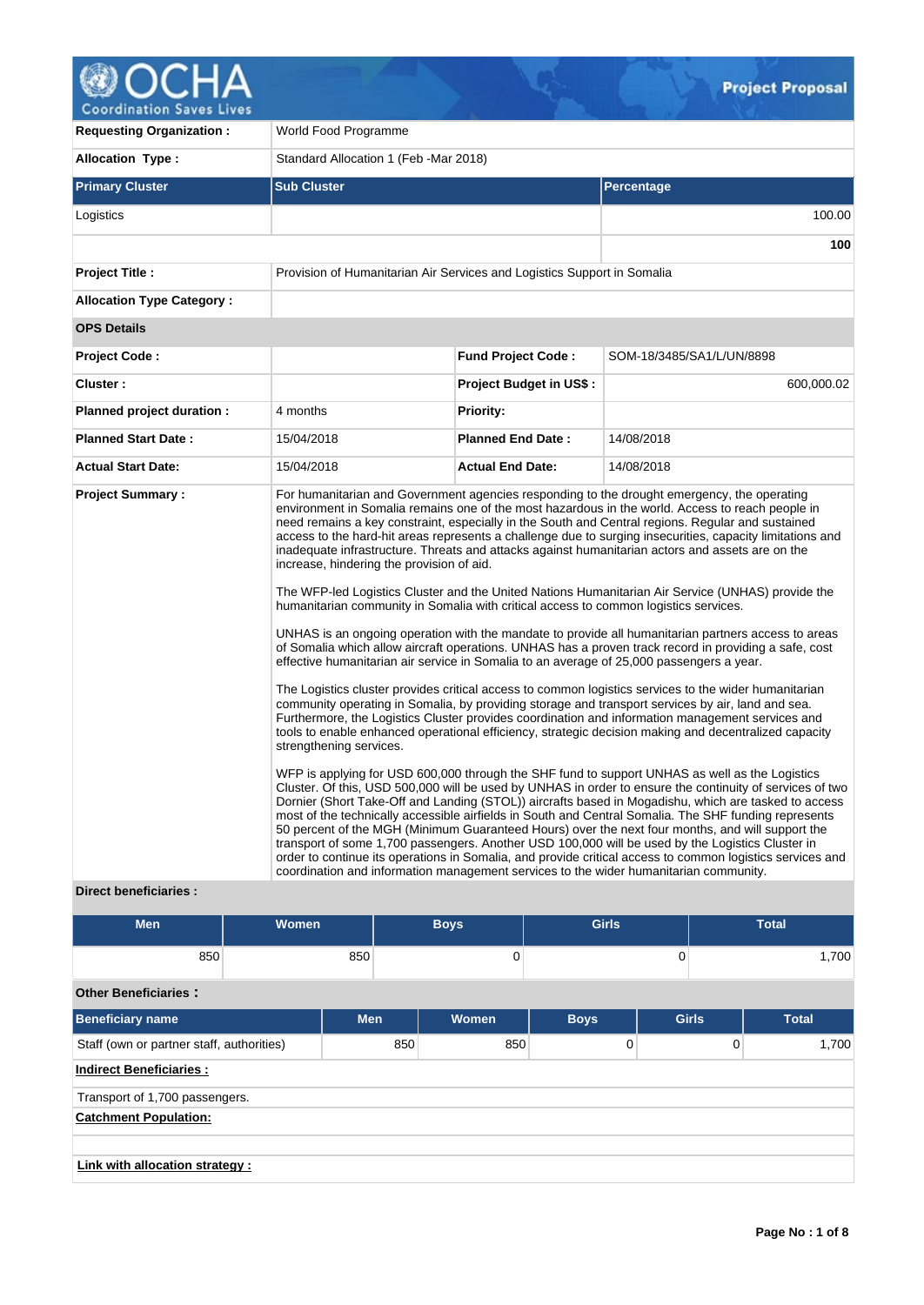Ensure the continuity of services of two Dornier 228 aircraft and provision of common logistics services to access critical locations designated by SHF strategy for all partners focusing on famine prevention life-saving response project implementation and monitoring in the targeted areas.

### **Sub-Grants to Implementing Partners :**

| <b>Partner Name</b> | <b>Partner Type</b> | <b>Budget in US\$</b> |
|---------------------|---------------------|-----------------------|
|                     |                     |                       |

### **Other funding secured for the same project (to date) :**

| <b>Other Funding Source</b> | <b>Other Funding Amount</b> |
|-----------------------------|-----------------------------|
|                             |                             |

### **Organization focal point :**

| <b>Name</b>         | <b>Title</b>  | Email                 | <b>Phone</b>  |
|---------------------|---------------|-----------------------|---------------|
| Nigel Sanders       | Head of UNHAS | nigel.sanders@wfp.org | +245734554097 |
| <b>BIAI/ABAILIR</b> |               |                       |               |

### **BACKGROUND**

### **1. Humanitarian context analysis**

Due to the large-scale humanitarian response in combination with the Deyr rains, the food security and nutrition situation marginally improved compared to last year. However, the needs remain very high and the gains extremely fragile. More than 2.7 million people continue to face acute food insecurity, including 2.2 million people in Crisis (IPC 3) and almost half a million people in Emergency (IPC 4). Another 2.7 million people need sustained livelihood support. Similarly, although the overall nutrition situation has shown some improvement, with an improved national prevalence of acute malnutrition rate from Critical (17.4% GAM, June-July 2017) to Serious (13.8% GAM, November-December), the levels of acute malnutrition remain high and worrisome. An estimated 301,000 children under the age of five across the country are acutely malnourished, including 48,000 children who are severely malnourished. Furthermore, climate forecasts indicate a 40 percent chance of below normal 2018 Gu rains (April to June) in most parts of Somalia. Should the rains follow the current forecast, pasture and water availability, crop cultivation, livestock reproduction, access to agricultural employment and water and food are expected to be adversely affected. Sustained humanitarian assistance is therefore needed in order to preserve the gains made last year and avoid slipping into famine.

Conflict and severe drought have continued to drive displacement, mainly from rural areas to urban centres. An estimated 2.1 million people are internally displaced (IDPs) in Somalia. This is exacerbating humanitarian needs across Somalia particularly in IDP settlements. Reports show a rise in new displacements on the outskirts of Mogadishu, mainly from Lower Shabelle. The combination of rural-urban migration and forced internal displacement has increased pressure on the already limited basic services and urban livelihood opportunities. Most IDPs currently indicate no intention to return to places of origin due to insecurity, lack of livelihoods, while durable solutions for those displaced for extended periods of time remain elusive.

The operating environment in Somalia remains one of the most hazardous in the world. A number of key operational areas remain only accessible by air while others are completely inaccessible. Regular and sustained access to the most affected areas represents a challenge due to conflict, insecurity and deteriorated infrastructure. Severe access constraints have a direct impact on the ability of the humanitarian community to efficiently and effectively deliver humanitarian relief to populations in need. Ground-level transport has been increasingly hampered, leaving the humanitarian sector with limited options to deliver lifesaving cargo by road to displaced people across the country. Surface travel in most parts of Central and Southern Zone can only be undertaken with armed guards and newly accessible areas where the Federal Government has established control and administration, are limited to main towns, creating "urban islands" that are exclusively reachable by air. Internal localized conflicts continue to result in a high level of insecurity in the country, which makes surface travel hazardous for humanitarian aid and relief workers. Air services are the only alternative to deliver relief to locations that cannot be accessed by road, conduct assessment missions and identify the needs in the affected regions. As the need for continued access to common logistics services in Somalia remains high, sustainable local services that could possibly replace the Logistics Cluster and UNHAS remain few and below standards.

#### **2. Needs assessment**

A decentralized humanitarian logistics and aid response continues to be critical to access beneficiaries in remote areas of the country, especially in the most-affected areas of South and Central Somalia. The lack of a safe, secure and efficient commercial alternative endorsed by the United Nations to fly humanitarian personnel into and across Somalia makes UNHAS one of few options to reach those locations safely, and to provide high standard of aviation security on the ground to provide the critical assistance and monitoring of drought response and lifesaving projects. Without commercial alternatives for the humanitarian community, which requires continued primary access into Somalia from Kenya and secondary access to field locations throughout the country, aid efforts are severely hampered.

Furthermore, regular and sustained access to the hard-hit areas represents a challenge due to surging insecurities, capacity limitations and inadequate infrastructure. Threats and attacks against humanitarian actors and assets are on the increase, hindering the logistics operations. The Logistics Cluster provides critical common logistics, coordination and information management services to the wider humanitarian community operating in Somalia and is therefore key in ensuring that aid reaches those most in need.

#### **3. Description Of Beneficiaries**

The project contributes to all Clusters' priorities by enabling a decentralized humanitarian response and presence across the country to achieve operational objectives and reach beneficiary groups targeted by the HRP.

#### **4. Grant Request Justification**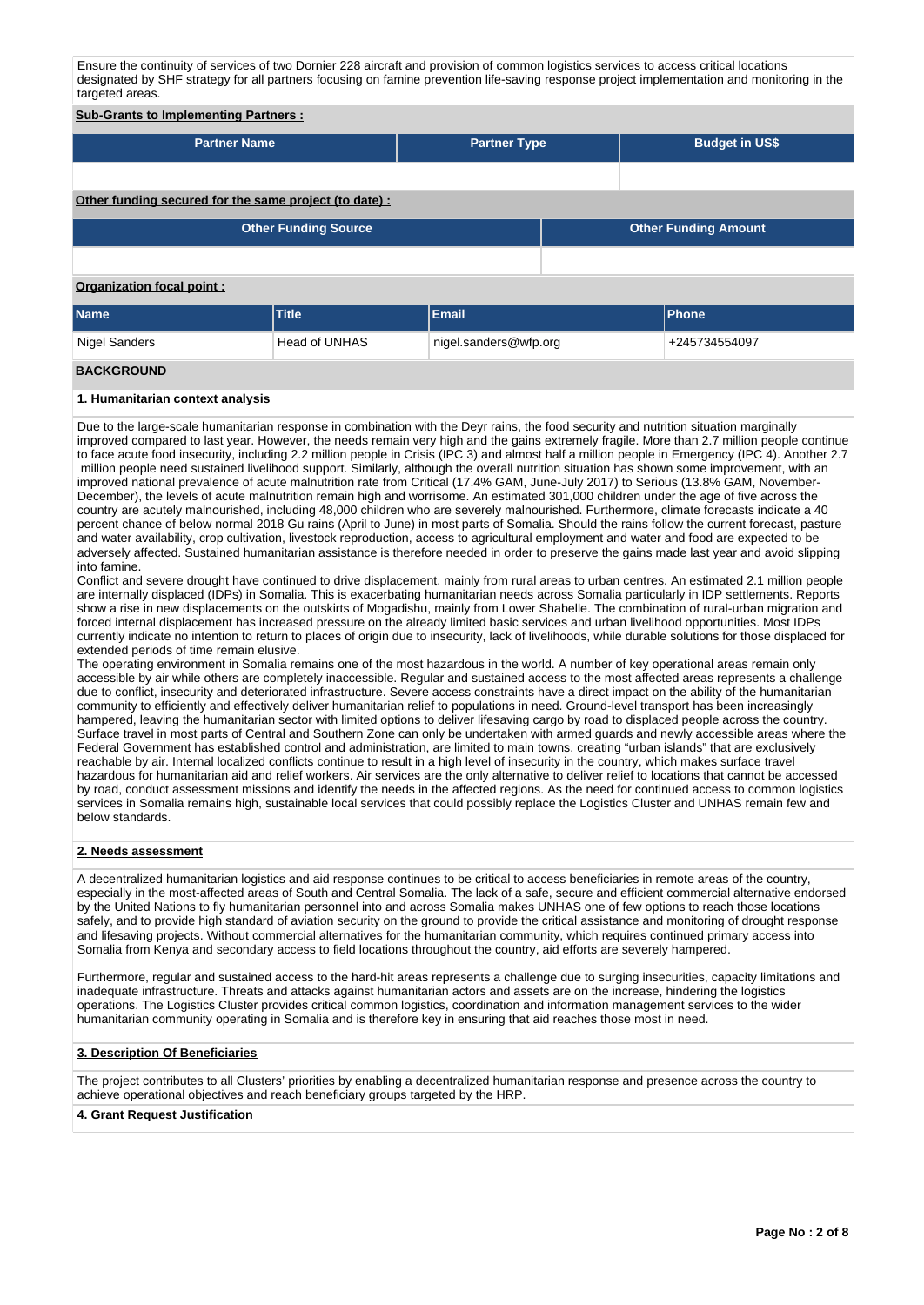UNHAS has a proven track record in providing safe, cost effective humanitarian air service in Somalia to an average of 25,000 passengers a year. In 2017, 124 different partner organizations (20 UN agencies, 21 donor and diplomatic missions and 110 NGOs) used UNHAS passenger services to 28 different locations across Somalia from bases in Nairobi, Mogadishu and Hargeisa. UNHAS personnel, both in Nairobi and Somalia, carry out aircraft and passenger handling operations as well as emergency security and medical evacuations where required. UNHAS has been operating ad hoc flights to newly accessible areas in south and central Somalia as new strategic locations are expected to open up such as Qansadhere and Afmadow.

The UNHAS fleet of air assets meets the current demand and comprises of six aircraft:

- 2 Dornier 228 (based in Mogadishu),
- 2 Dash DHC8's,
- 1 Beechcraft 1900 (based in Hargeisa), and
- 1 Q 400 High speed 75 seat Turboprop.

The Logistics Cluster provides critical access to common logistics services to partner agencies focusing on famine prevention life-saving response. Logistics coordination and information management services and tools also enable enhanced operational efficiency, strategic decision making and decentralized capacity strengthening with over 170 national logicians trained in the last 6 months. Integrated logistics services enable direct implementation of the response strategy by all partners, with 38 agencies supported in 2017.

WFP is applying for USD 600,000 through the SHF fund to support UNHAS as well as the Logistics Cluster. This grant will be used to provide continued logistics support for four months across Somalia for the delivery of prioritized lifesaving sectoral interventions to reach people in need and prevent famine in Somalia.

Specifically, USD 500,000 will be used by UNHAS to continue providing the service of the two smaller Dornier aircrafts enabling operational flexibility and access to the remote and rough airstrips of southern and central Somalia, including those newly rehabilitated and becoming accessible. UNHAS's 2018 budget totals US\$ 22.5 million of which 60 percent is generated from cost recovery of the tickets and the remaining 40 percent from donor contributions. UNHAS is the main provider of flight access into Somalia for the humanitarian community in the absence of other commercial options. Currently transporting over 2000 passengers per month, UNHAS is a common service platform available to all.

Another USD 100,000 will be used by the Logistics Cluster in order to continue providing critical access to common logistics services transport by air, land and sea and storage – to partner agencies responding to the emergency. The Logistics Cluster upgraded coordination and information management services and tools enable enhanced operational efficiency and strategic decision making.

### **5. Complementarity**

Both UNHAS and the Logistics Cluster support the wider humanitarian community in Somalia by providing common logistics services.

### **LOGICAL FRAMEWORK**

#### **Overall project objective**

Fill the identified logistics gaps facilitating access to common logistics services and the provision of crucial access flights with two Dornier (Short Takeoff and Landing) aircrafts

| <b>Logistics</b>                                                                                                                                                                                                       |                                                                                                                                                                                                                                                 |                                 |
|------------------------------------------------------------------------------------------------------------------------------------------------------------------------------------------------------------------------|-------------------------------------------------------------------------------------------------------------------------------------------------------------------------------------------------------------------------------------------------|---------------------------------|
| <b>Cluster objectives</b>                                                                                                                                                                                              | Strategic Response Plan (SRP) objectives                                                                                                                                                                                                        | <b>Percentage of activities</b> |
| Fill the identified logistics gaps through<br>facilitating access to logistics services and<br>the provision of crucial access flights by UN<br>Humanitarian Air Service in the absence of<br>other commercial options | 2018-SO1: Provide life-saving and life-<br>sustaining integrated multi-sectoral<br>assistance to reduce acute humanitarian<br>needs and reduce excess mortality among<br>the most vulnerable people                                             | 50                              |
| Fill the identified logistics gaps through<br>facilitating access to logistics services and<br>the provision of crucial access flights by UN<br>Humanitarian Air Service in the absence of<br>other commercial options | 2018-SO2: Reduce emergency levels of<br>acute malnutrition through integrated, multi-<br>sectoral response. Enhance integration of<br>Nutrition, WASH, Health and Food Security<br>programmes to strengthen nutrition sensitive<br>programming. | 50 <sup>°</sup>                 |
| <b>Contribution to Cluster/Sector Objectives:</b>                                                                                                                                                                      |                                                                                                                                                                                                                                                 |                                 |

#### **Outcome 1**

Humanitarian partners can access by air and deliver lifesaving aid cargo by air, sea and road to remote and hard to reach areas

### **Output 1.1**

#### **Description**

All requests are completed as per availability of assets and access

#### **Assumptions & Risks**

Regular and sustained access may be hampered by surging insecurities, capacity limitations and inadequate infrastructure.

**Indicators**

|                 |                                                       |                                                                                                                         |            | <b>End cycle beneficiaries</b> |  | End<br>cycle  |
|-----------------|-------------------------------------------------------|-------------------------------------------------------------------------------------------------------------------------|------------|--------------------------------|--|---------------|
| Code            | <b>Cluster</b>                                        | <b>Indicator</b>                                                                                                        | <b>Men</b> | Women   Boys   Girls           |  | <b>Target</b> |
| Indicator 1.1.1 | Logistics                                             | Number of passengers transported                                                                                        |            |                                |  | 1.700         |
|                 | <b>Means of Verification: UNHAS tracking software</b> |                                                                                                                         |            |                                |  |               |
| Indicator 1.1.2 | Logistics                                             | Percentage of inter-agency cargo requests<br>completed by providing logistics services on<br>behalf of partner agencies |            |                                |  | 100           |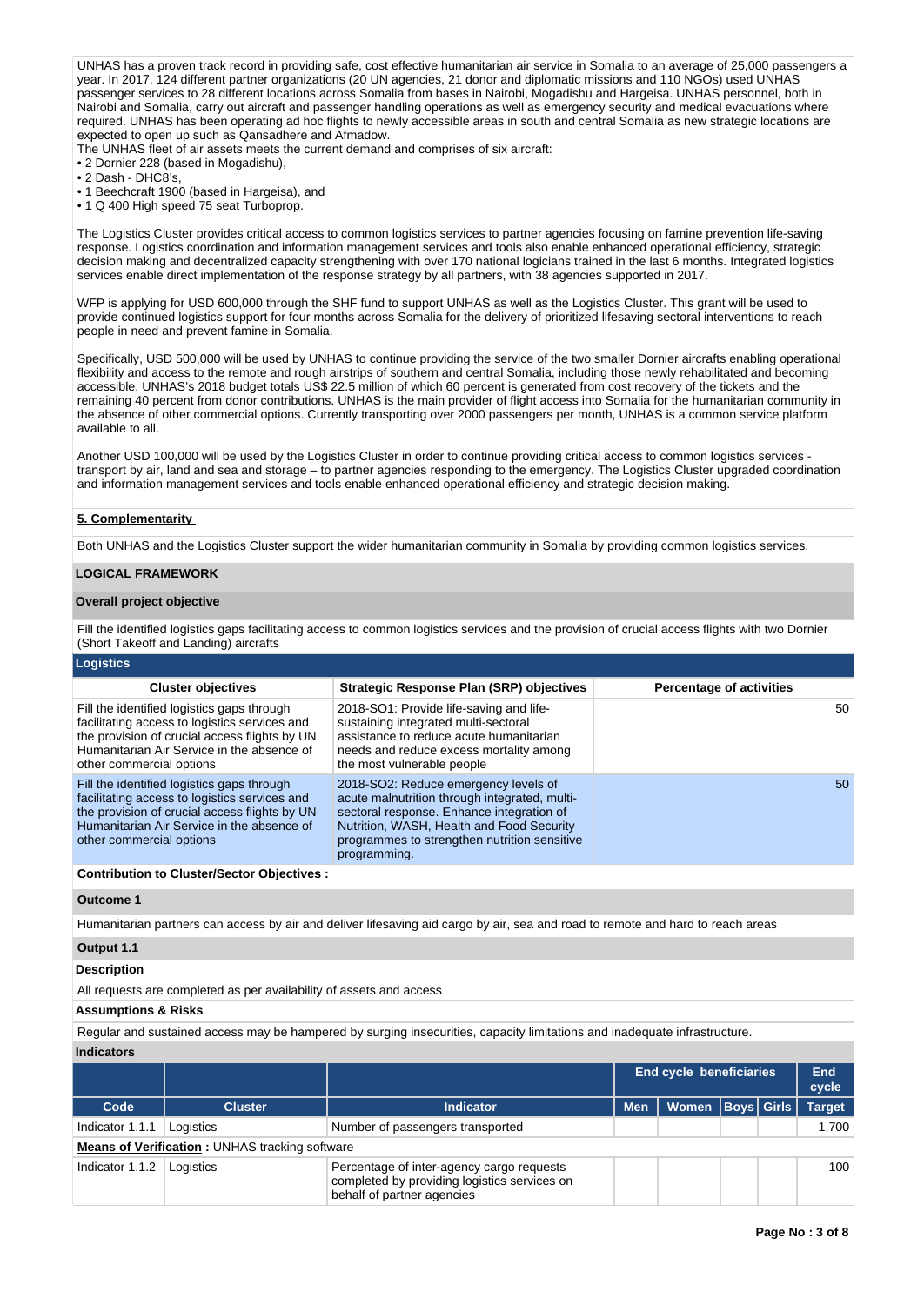### **Means of Verification :** Logistics Cluster tracking sheets

### **Activities**

### **Activity 1.1.1**

## **Standard Activity : Not Selected**

Operate two Dornier STOL aircrafts pre-positioned in Mogadishu. The aircrafts operate from Mogadishu to all accessible destinations.

# **Activity 1.1.2**

## **Standard Activity : Not Selected**

Transport by Air, Sea and Road of cargo on behalf of partners agencies.

### **Activity 1.1.3**

### **Standard Activity : Not Selected**

Provision of warehouse services on behalf of all partner agencies with the main hub based in Mogadishu.

### **Additional Targets :**

## **M & R**

### **Monitoring & Reporting plan**

The Logistics Cluster and UNHAS provide monthly reports on locations served, passenger numbers and cargo transported and agencies served. A specific UNHAS report is also provided to the RC/HC.

Monthly coordination meetings are held in Mogadishu and Nairobi with all Logistics partners and the meeting minutes shared. Coordination with other Clusters, relevant organisations and entities, is also facilitated through the participation to the Inter Cluster Coordination Group (ICCG), the Drought Operations Coordination Center (DOCC) Meetings and regular meetings with Government authorities.

#### **Workplan**

| <b>Activitydescription</b>                                                                                                                              | lYear l |  |   |   | 112344567891011112 |     |  |  |  |
|---------------------------------------------------------------------------------------------------------------------------------------------------------|---------|--|---|---|--------------------|-----|--|--|--|
| Activity 1.1.1: Operate two Dornier STOL aircrafts pre-positioned in Mogadishu.<br>The aircrafts operate from Mogadishu to all accessible destinations. | 2018    |  | х | Х | X.                 | ΙX. |  |  |  |
| <b>OTHER INFO</b>                                                                                                                                       |         |  |   |   |                    |     |  |  |  |
| <b>Accountability to Affected Populations</b>                                                                                                           |         |  |   |   |                    |     |  |  |  |

The project contributes to all Clusters' priorities by enabling decentralized humanitarian response and presence across the country to achieve operational objectives and reach beneficiary groups targeted by the HRP.

#### **Implementation Plan**

1. Safe airlift access within Somalia to all humanitarian personnel with established regular schedules and capacity to handle additional demands;

3. Medical and security evacuations by air for humanitarian personnel working in Somalia; and

4. Ad-hoc flights to newly accessible areas on demand.

5. Access to common logistics services - storage and transport by air,sea and road -

### **Coordination with other Organizations in project area**

| Name of the organization |  |
|--------------------------|--|
|--------------------------|--|

**Areas/activities of collaboration and rationale** 

## **Environment Marker Of The Project**

### **Gender Marker Of The Project**

0- No signs that gender issues were considered in project design

### **Justify Chosen Gender Marker Code**

### **Protection Mainstreaming**

### **Country Specific Information**

**Safety and Security** 

**Access**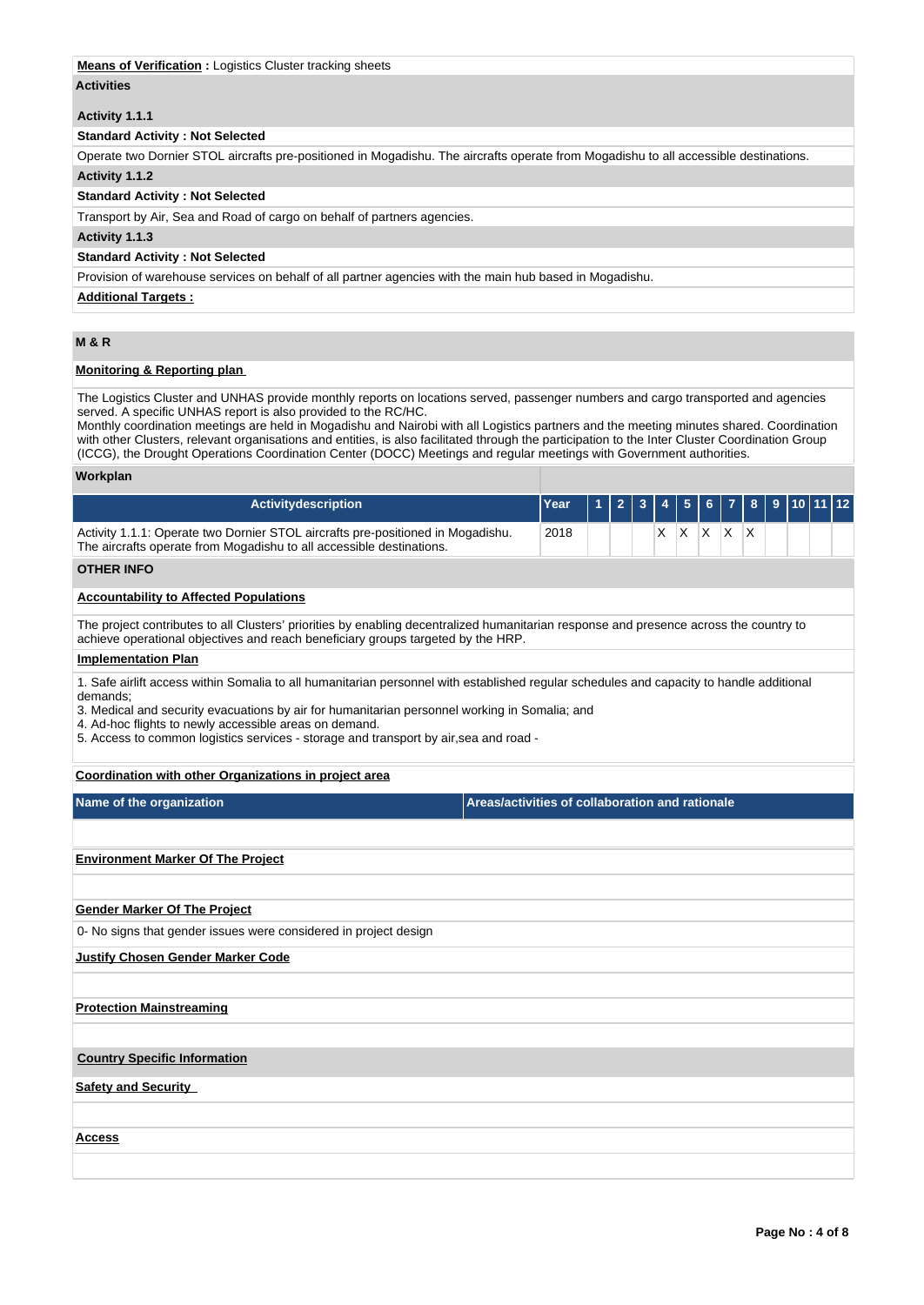# **BUDGET**

| <b>RUDGEI</b>     |                                                              |           |                     |              |                                   |                                    |                   |
|-------------------|--------------------------------------------------------------|-----------|---------------------|--------------|-----------------------------------|------------------------------------|-------------------|
| Code              | <b>Budget Line Description</b>                               |           | $D / S$ Quantity    | Unit<br>cost | <b>Duration</b><br>Recurran<br>ce | $\frac{9}{6}$<br>charged<br>to CHF | <b>Total Cost</b> |
|                   | 1. Supplies (materials and goods)                            |           |                     |              |                                   |                                    |                   |
| <b>NA</b>         | <b>NA</b>                                                    | <b>NA</b> | $\mathsf{O}\xspace$ | 0.00         | $\pmb{0}$                         | $\pmb{0}$                          | 0.00              |
|                   | <b>NA</b>                                                    |           |                     |              |                                   |                                    |                   |
|                   | <b>Section Total</b>                                         |           |                     |              |                                   |                                    | 0.00              |
|                   | 2. Transport and Storage                                     |           |                     |              |                                   |                                    |                   |
| <b>NA</b>         | <b>NA</b>                                                    | <b>NA</b> | $\mathbf 0$         | 0.00         | $\mathbf 0$                       | $\pmb{0}$                          | 0.00              |
|                   | <b>NA</b>                                                    |           |                     |              |                                   |                                    |                   |
|                   | <b>Section Total</b>                                         |           |                     |              |                                   |                                    | 0.00              |
|                   | 3. International Staff                                       |           |                     |              |                                   |                                    |                   |
| <b>NA</b>         | <b>NA</b>                                                    | <b>NA</b> | $\mathbf 0$         | 0.00         | $\mathbf 0$                       | $\pmb{0}$                          | 0.00              |
|                   | <b>NA</b>                                                    |           |                     |              |                                   |                                    |                   |
|                   | <b>Section Total</b>                                         |           |                     |              |                                   |                                    | $0.00\,$          |
| 4. Local Staff    |                                                              |           |                     |              |                                   |                                    |                   |
| <b>NA</b>         | <b>NA</b>                                                    | <b>NA</b> | $\mathbf 0$         | 0.00         | $\pmb{0}$                         | $\pmb{0}$                          | 0.00              |
|                   | <b>NA</b>                                                    |           |                     |              |                                   |                                    |                   |
|                   | <b>Section Total</b>                                         |           |                     |              |                                   |                                    | 0.00              |
|                   | 5. Training of Counterparts                                  |           |                     |              |                                   |                                    |                   |
| <b>NA</b>         | <b>NA</b>                                                    | <b>NA</b> | $\pmb{0}$           | 0.00         | $\pmb{0}$                         | 0                                  | 0.00              |
|                   | <b>NA</b>                                                    |           |                     |              |                                   |                                    |                   |
|                   | <b>Section Total</b>                                         |           |                     |              |                                   |                                    | 0.00              |
|                   | 6. Contracts (with implementing partners)                    |           |                     |              |                                   |                                    |                   |
| <b>NA</b>         | <b>NA</b>                                                    | <b>NA</b> | 0                   | 0.00         | 0                                 | 0                                  | 0.00              |
|                   | <b>NA</b>                                                    |           |                     |              |                                   |                                    |                   |
|                   | <b>Section Total</b>                                         |           |                     |              |                                   |                                    | 0.00              |
|                   | 7. Other Direct Costs                                        |           |                     |              |                                   |                                    |                   |
| <b>NA</b>         | <b>NA</b>                                                    | <b>NA</b> | $\mathbf 0$         | 0.00         | $\mathbf 0$                       | 0                                  | 0.00              |
|                   | NA                                                           |           |                     |              |                                   |                                    |                   |
|                   | <b>Section Total</b>                                         |           |                     |              |                                   |                                    | $0.00\,$          |
| 8. Indirect Costs |                                                              |           |                     |              |                                   |                                    |                   |
| <b>NA</b>         | $\sf NA$                                                     | <b>NA</b> | $\mathbf 0$         | 0.00         | $\mathbf 0$                       | 0                                  | 0.00              |
|                   | <b>NA</b>                                                    |           |                     |              |                                   |                                    |                   |
|                   | <b>Section Total</b>                                         |           |                     |              |                                   |                                    | 0.00              |
|                   | 11. A:1 Staff and Other Personnel Costs: International Staff |           |                     |              |                                   |                                    |                   |
| <b>NA</b>         | <b>NA</b>                                                    | <b>NA</b> | $\mathbf 0$         | 0.00         | $\mathbf 0$                       | 0                                  | 0.00              |
|                   | <b>NA</b>                                                    |           |                     |              |                                   |                                    |                   |
|                   | <b>Section Total</b>                                         |           |                     |              |                                   |                                    | $0.00\,$          |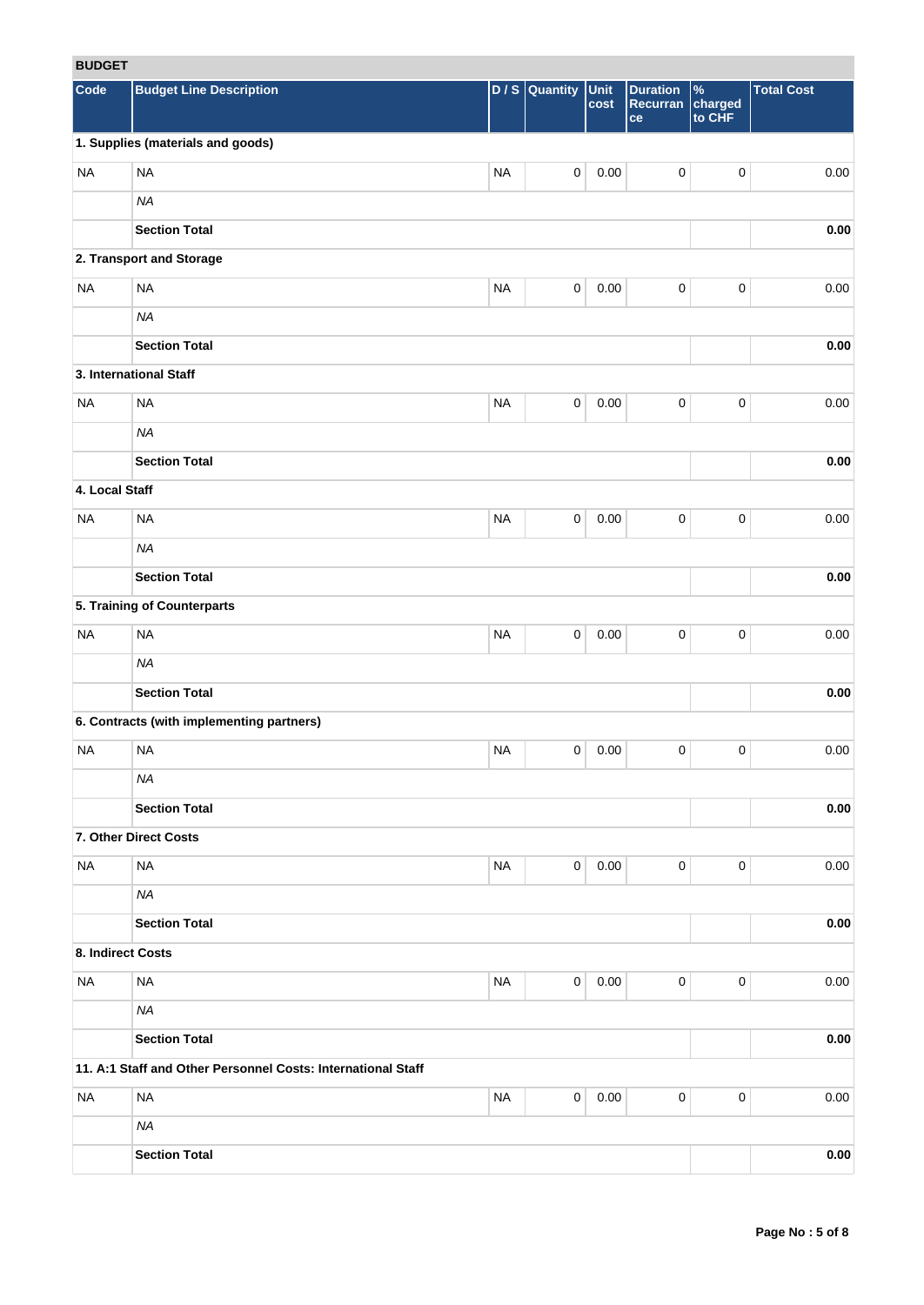|                | 12. A:1 Staff and Other Personnel Costs: Local Staff                                                  |             |                |               |           |             |           |
|----------------|-------------------------------------------------------------------------------------------------------|-------------|----------------|---------------|-----------|-------------|-----------|
| NA             | <b>NA</b>                                                                                             | <b>NA</b>   | 0              | 0.00          | 0         | $\pmb{0}$   | 0.00      |
|                | <b>NA</b>                                                                                             |             |                |               |           |             |           |
|                | <b>Section Total</b>                                                                                  |             |                |               |           |             | 0.00      |
|                | 13. B:2 Supplies, Commodities, Materials                                                              |             |                |               |           |             |           |
| <b>NA</b>      | <b>NA</b>                                                                                             | <b>NA</b>   | 0              | 0.00          | 0         | $\pmb{0}$   | 0.00      |
|                | <b>NA</b>                                                                                             |             |                |               |           |             |           |
|                | <b>Section Total</b>                                                                                  |             |                |               |           |             | 0.00      |
|                | 14. C:3 Equipment                                                                                     |             |                |               |           |             |           |
| <b>NA</b>      | <b>NA</b>                                                                                             | <b>NA</b>   | 0              | 0.00          | 0         | 0           | 0.00      |
|                | <b>NA</b>                                                                                             |             |                |               |           |             |           |
|                | <b>Section Total</b>                                                                                  |             |                |               |           |             | 0.00      |
|                | 15. D:4 Contractual Services                                                                          |             |                |               |           |             |           |
| NA             | <b>NA</b>                                                                                             | <b>NA</b>   | 0              | 0.00          | 0         | 0           | 0.00      |
|                | <b>NA</b>                                                                                             |             |                |               |           |             |           |
|                | <b>Section Total</b>                                                                                  |             |                |               |           |             | 0.00      |
| 16. E:5 Travel |                                                                                                       |             |                |               |           |             |           |
| <b>NA</b>      | <b>NA</b>                                                                                             | <b>NA</b>   | 0              | 0.00          | 0         | 0           | 0.00      |
|                | <b>NA</b>                                                                                             |             |                |               |           |             |           |
|                | <b>Section Total</b>                                                                                  |             |                |               |           |             | 0.00      |
|                | 17. F:6 Transfers and Grants to Counterparts                                                          |             |                |               |           |             |           |
| <b>NA</b>      | <b>NA</b>                                                                                             | <b>NA</b>   | 0              | 0.00          | 0         | $\pmb{0}$   | 0.00      |
|                | <b>NA</b>                                                                                             |             |                |               |           |             |           |
|                | <b>Section Total</b>                                                                                  |             |                |               |           |             | 0.00      |
|                | 18. G:7 General Operating and Other Direct Costs                                                      |             |                |               |           |             |           |
| <b>NA</b>      | <b>NA</b>                                                                                             | <b>NA</b>   | 0              | 0.00          | 0         | 0           | 0.00      |
|                | <b>NA</b>                                                                                             |             |                |               |           |             |           |
|                | <b>Section Total</b>                                                                                  |             |                |               |           |             | 0.00      |
|                | 19. H.8 Indirect Programme Support Costs                                                              |             |                |               |           |             |           |
| <b>NA</b>      | <b>NA</b>                                                                                             | <b>NA</b>   | 0              | 0.00          | $\pmb{0}$ | $\mathbf 0$ | 0.00      |
|                | <b>NA</b>                                                                                             |             |                |               |           |             |           |
|                | <b>Section Total</b>                                                                                  |             |                |               |           |             | 0.00      |
|                | 20. Staff and Other Personnel Costs                                                                   |             |                |               |           |             |           |
| 1.1            | Logistics Cluster Officer                                                                             | $\mathbb S$ | 1 <sup>1</sup> | 13,58<br>6.92 | 4         | 100.00      | 54,347.68 |
|                | International Mogadishu-based consultant coordinating with partner agencies and handling all requests |             |                |               |           |             |           |
|                | <b>Section Total</b>                                                                                  |             |                |               |           |             | 54,347.68 |
|                | 21. Supplies, Commodities, Materials                                                                  |             |                |               |           |             |           |
| <b>NA</b>      | <b>NA</b>                                                                                             | <b>NA</b>   | 0              | $0.00\,$      | 0         | $\pmb{0}$   | 0.00      |
|                | <b>NA</b>                                                                                             |             |                |               |           |             |           |
|                | <b>Section Total</b>                                                                                  |             |                |               |           |             | 0.00      |
|                |                                                                                                       |             |                |               |           |             |           |